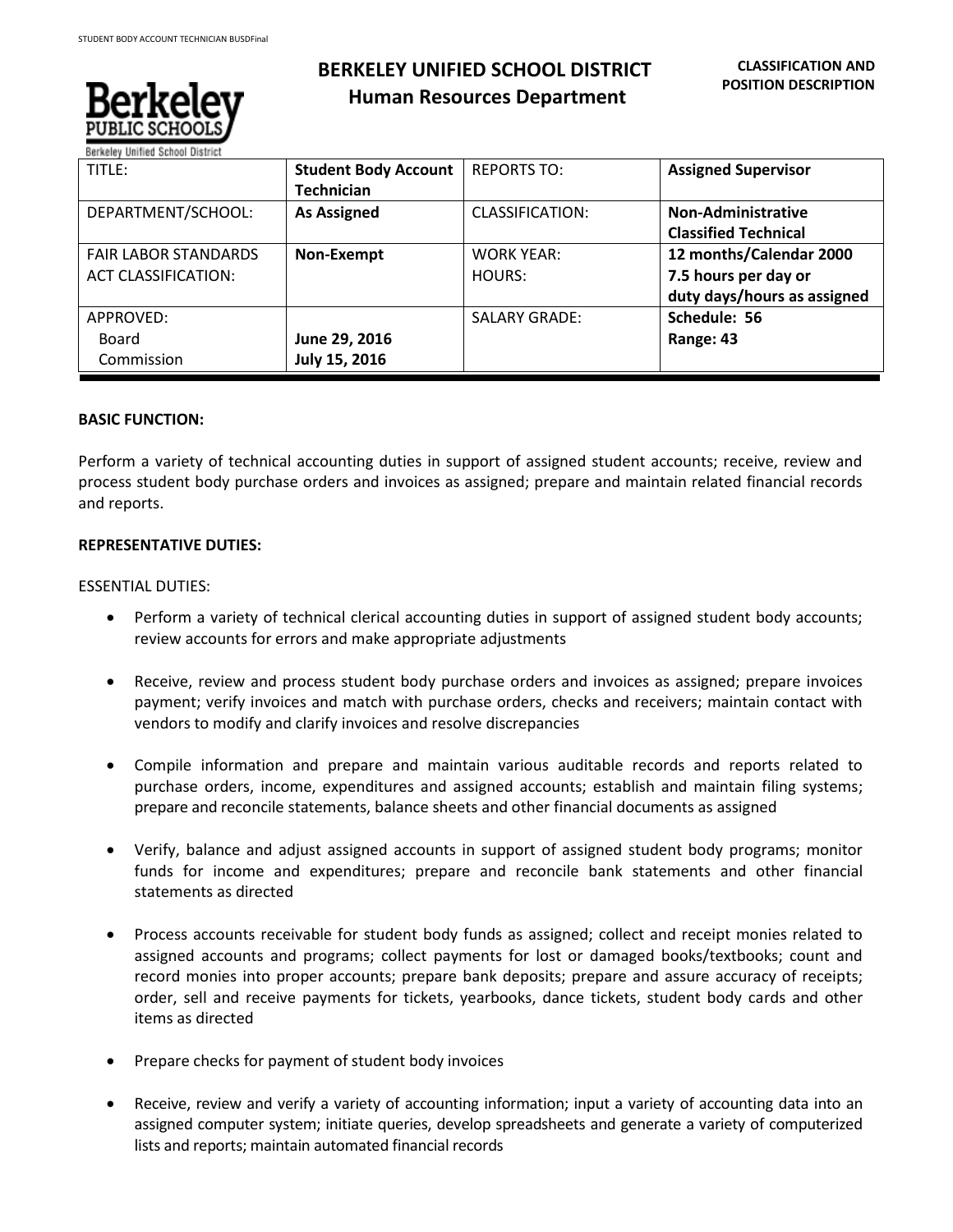- Calculate, assemble, match, sort, tabulate, review and post a variety of financial and statistical data; review, adjust and assure accuracy of ledgers and journal entries; balance, adjust and reconcile accounts; review data for accuracy and completeness; initiate transfers as appropriate
- Assist student body groups with setting up budgets
- Operate a variety of office equipment including a computer and assigned software
- Communicate with administrators, personnel, vendors and outside agencies to exchange information and resolve issues or concerns related to student body programs, accounts and activities
- Assist in the planning and organization of fundraising activities for various student body programs as assigned

#### OTHER DUTIES:

Perform related duties as assigned

#### **KNOWLEDGE AND ABILITIES:**

### KNOWLEDGE OF:

Methods, procedures and terminology used in clerical accounting work Financial and statistical record-keeping techniques Preparation, review and control of assigned student body accounts Preparation of financial statements and comprehensive accounting reports Data control procedures and data entry operations Modern office practices, procedures and equipment Operation of a computer and assigned software Oral and written communication skills Interpersonal skills using tact, patience and courtesy Arithmetic computations

#### ABILITY TO:

Perform a variety of technical accounting duties in support of assigned student body accounts Receive, review and process student body purchase orders and invoices Prepare and maintain accurate financial and statistical records and reports Assemble, organize and prepare data for records and reports Collect and account for monies received from various student functions Verify, reconcile, balance, adjust and audit assigned accounts Operate standard office equipment including a computer and assigned software Compare numbers and detect errors efficiently Process and record accounting transactions accurately Understand and follow oral and written instructions Communicate effectively both orally and in writing Establish and maintain cooperative and effective working relationships with others Add, subtract, multiply and divide quickly and accurately Meet schedules and time lines